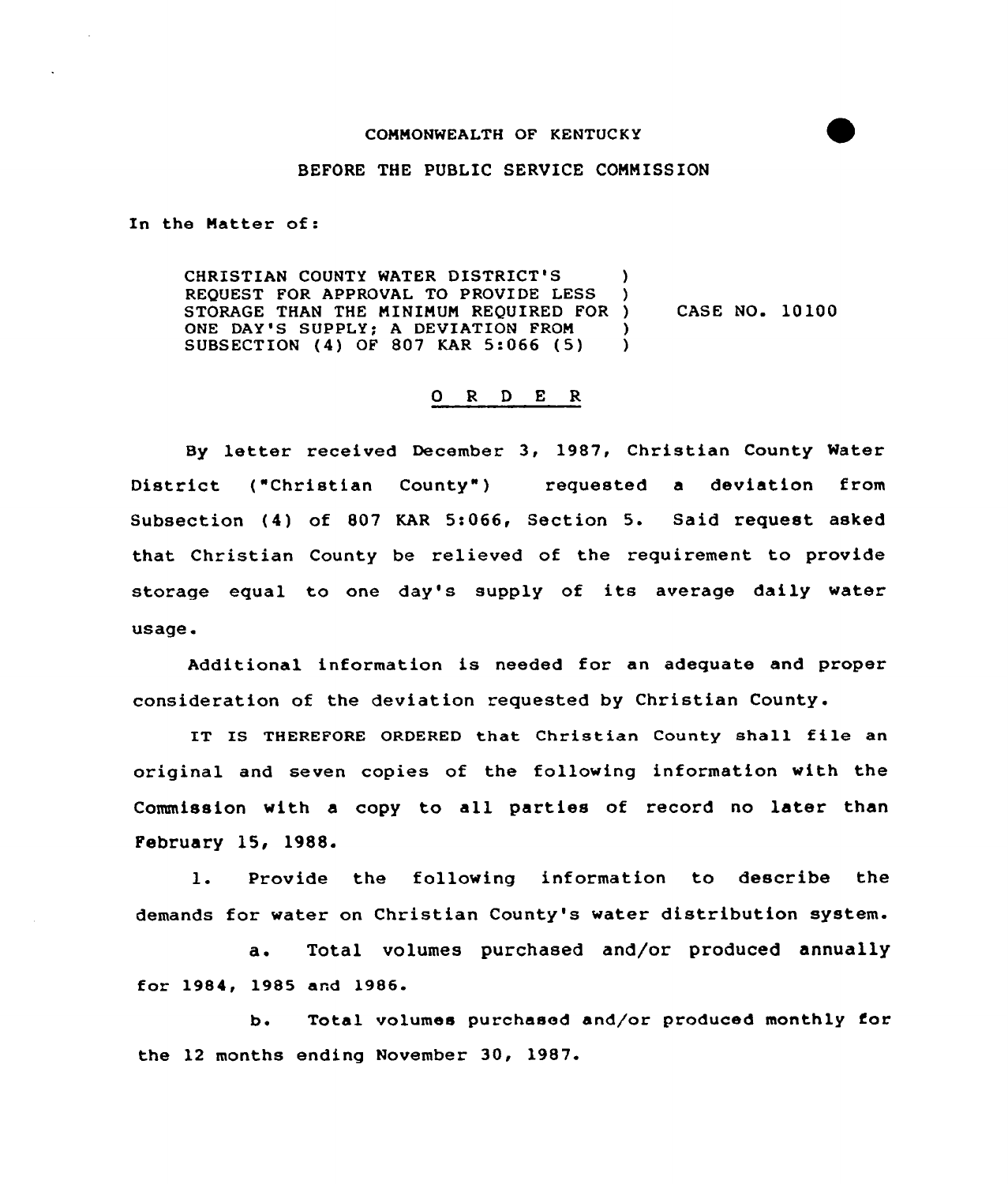c. Average 24-hour volume purchased and/or produced during the 12 months ending November 30, 1987.

d. Naximum 24-hour volume purchased and/or produced during the 12 months ending November 30, 1987.

e. Total days and highest number of successive days that the maximum 24-hour volume was purchased and/or produced during the 12 months ending November 30, 1987.

f. Projected maximum daily demand volumes for <sup>1990</sup> similar to (d) and (e) above. Describe the method by which these projections were made.

2. Provide a map of Christian County's distribution system that shows the location and size of all distribution mains, storage tanks, pumping stations and any other significant features of the system. One inch on this map should not represent more than one mile on the ground.

3. Provide a description of each of Christian County's storage facilities including their locations on the system and show total volume of storage on the system.

4. List the difference in volumes between total storage and (a) maximum 24-hour volume produced and/or purchased, (b) average 24-hour volume and (c) minimum 24-hour volume.

5. Provide <sup>a</sup> list of Christian County's large volume customers by name and maximum monthly and 24-hour usage by volume and by percentage of Christian County's maximum monthly and 24-hour volumes. Describe these customers' water storage and/or distribution facilities if any exist and any sales/purchase agreements now in effect for such customers. Explain any seasonal

 $-2-$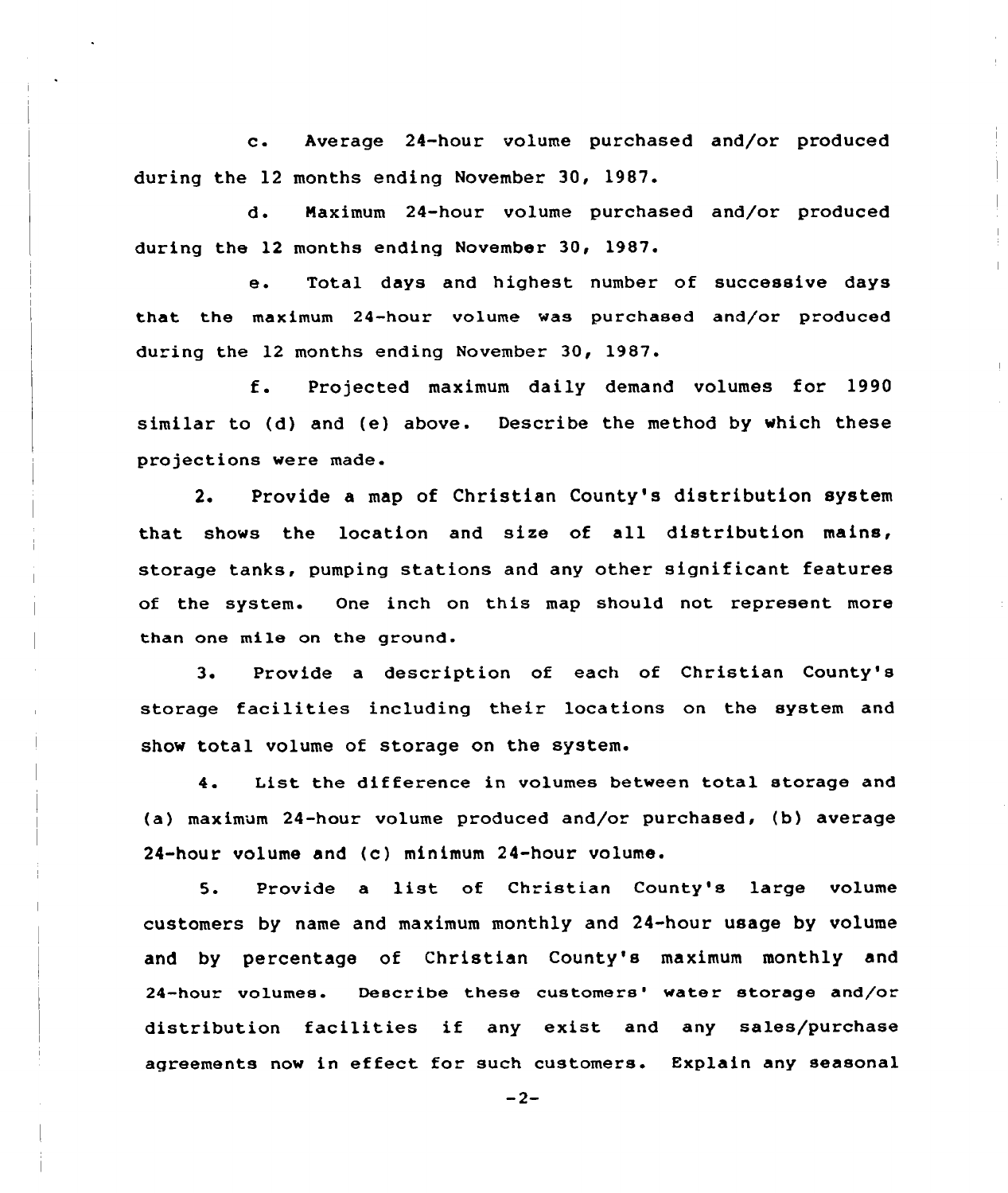variations that affect the purchase volumes of any of these customers. Describe Christian County's curtailment plan if applicable to any of these customers. Do not list customers that are purchasing less than <sup>5</sup> percent of Christian County's maximum monthly volumes.

6. Provide a technical summary of operational deficiencies of Christian County's water system that are known from experience or that have been indicated by hydraulic analyses.

7. Show names and addresses of Christian County's customers that are providing critical health services.

8. Show number of hours under present operating conditions that service can be continued to hospitals, schools and other similar facilities after an interruption of service by supplier when the supply requirements to be met are: (a) maximum 24-hour volume, {b) average 24-hour volume and {c) minimum 24-hour volume. Provide supplemental information as needed to explain how results for (a), (b) and (c) were obtained.

9. Describe past periods of interruption by the supplier for Christian County. List dates and total days or hours of interruption.

10. Provide detailed information on supplier's system that delivers water to Christian County. Include location and capacity of (a) treatment plant, (b) pumping stations, (c) storage tanks and any other facilities required for the delivery of water to Christian County. Give the 24-hour capacity and maximum 24-hour production of plant for the 12 months ending November 30, 1987.

$$
-3 -
$$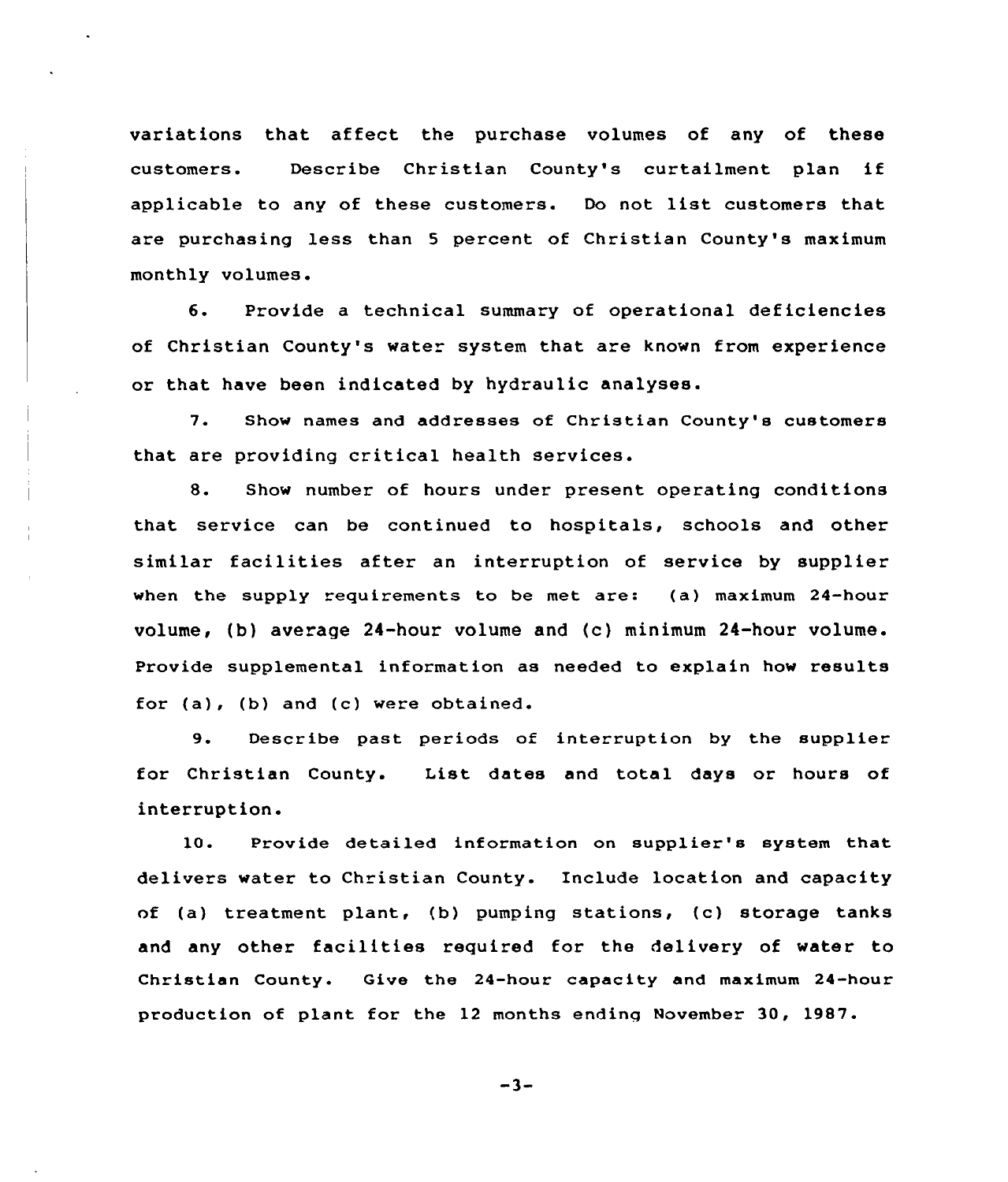11. Does Christian County's water purchase agreement place a limit on the daily or monthly volumes that its supplier will furnish?

If so, define these limits. If supplier provides certain volumes of storage for Christian County, provide a copy of the agreement that insures the provision of this storage by supplier and a statement reflecting Christian County's assessment of reliability of this agreement. Provide a copy of Christian County's water purchase agreement if its particulars cannot be readily described and note the particulars of interest to the instant case. Describe any curtailment aspects of the contract.

12. Describe supplier's capability for delivery of water pressure and volume at each point of delivery to Christian County. Describe those features of supplier's system that limit its capacity for delivery of water pressure and volume to Christian County. Such features may include: (a) distance between supplier's tank and supplier's point of connection with Christian County, (b) size of the connecting main between Christian County and its supplier's tank, (c) capacity of supplier's treatment plant, (d) age of supplier's treatment plant, (e) condition of supplier's treatment plant, (f) capacity and condition of supplier's pumping stations and tanks and supplier's general ability to respond to the needs of Christian County.

13. If the Farmers Home Administration ("FmHA") is the holder of either all or a part of Christian County's long-term

 $-4-$